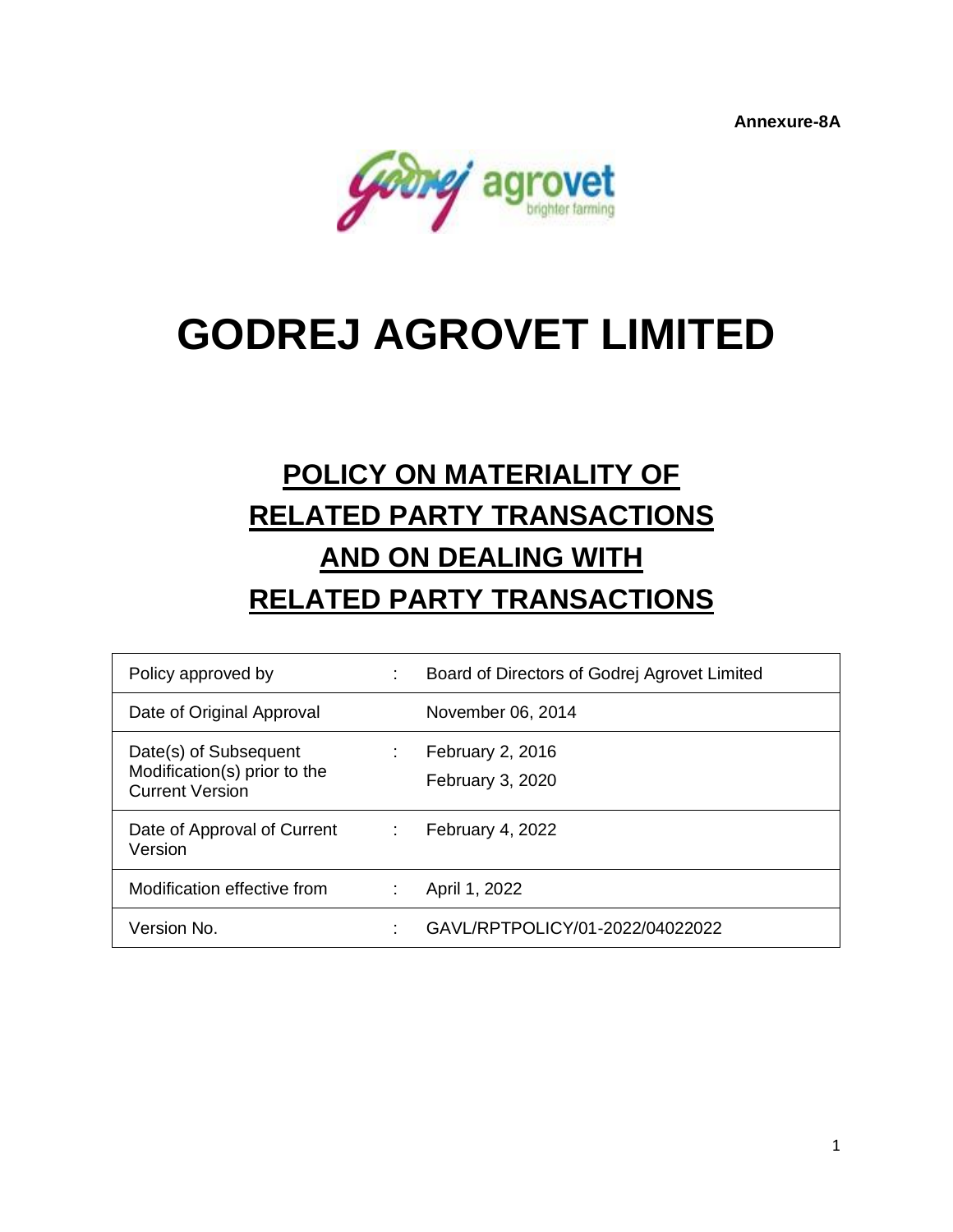| <b>Section</b> | <b>Particulars</b>                                             | Page No. |
|----------------|----------------------------------------------------------------|----------|
|                | Objective of the Policy                                        |          |
| $\mathbf{I}$   | Definitions                                                    |          |
| III            | Review & Approval by the Audit Committee                       |          |
| IV             | Determination of Materiality of Related Party Transactions     |          |
| V              | Approval of the Board of Directors                             |          |
| VI             | Approval of the Shareholders                                   |          |
| VII            | Disclosure by the Company                                      |          |
| VIII           | Disclosure Obligations of Directors & Key Managerial Personnel |          |
| IX             | Approval for Unforeseen Related Party Transactions             |          |
| X              | Transactions which do not require Approval                     |          |
| XI             | Related Party Transactions not approved under this Policy      |          |
| XII            | <b>Policy Review</b>                                           |          |

## **INDEX OF CONTENTS**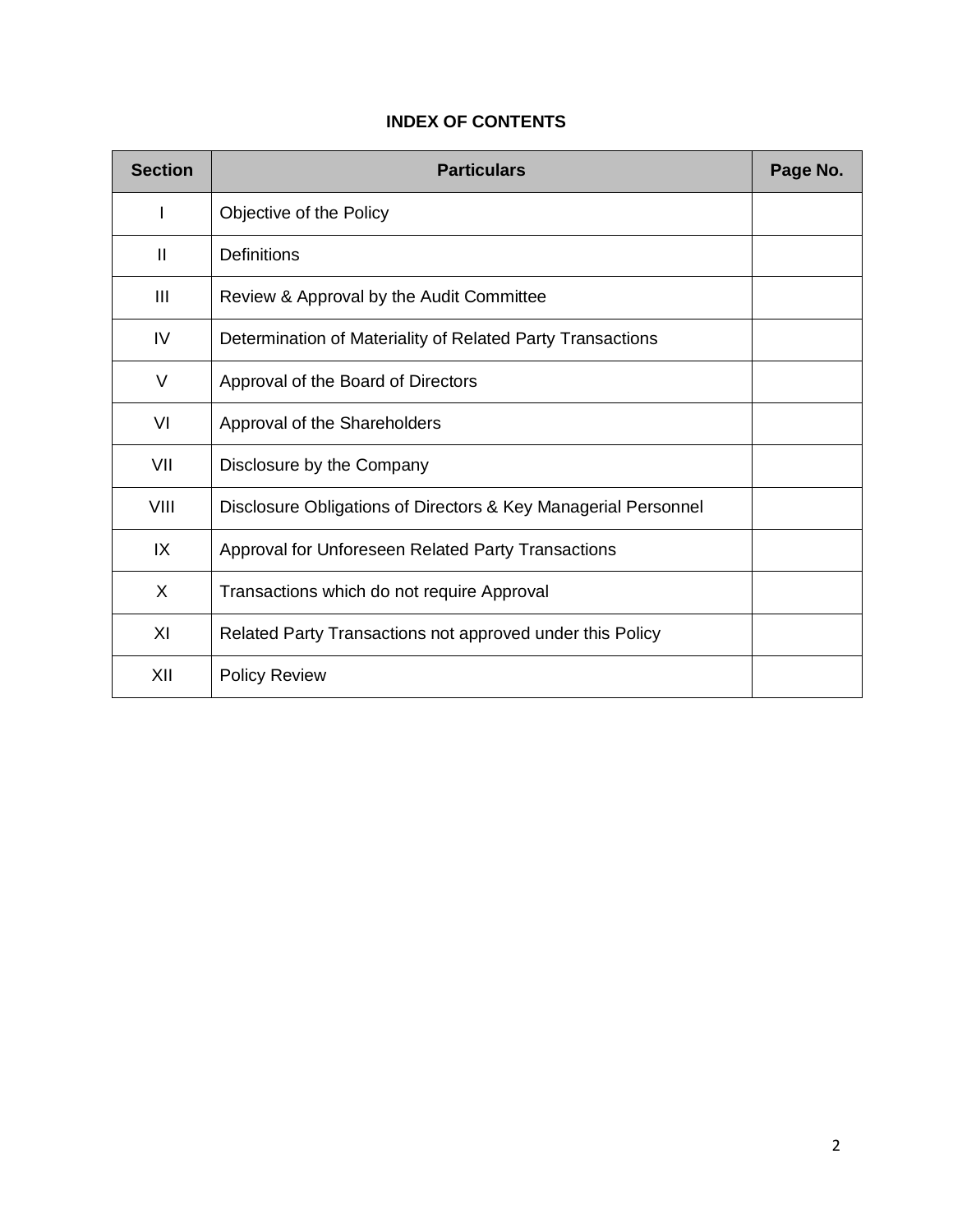## **I. OBJECTIVE OF THE POLICY**:

This Policy on Materiality of Related Party Transactions and on Dealing with Related Party Transactions ("**the Policy**" or "**this Policy**") is framed by Godrej Agrovet Limited ("**the Company**" or "**GAVL**"), pursuant to the provisions of Regulation 23 and other applicable provisions of the Securities and Exchange Board of India (Listing Obligations and Disclosure Requirements) Regulations, 2015 ("**the Listing Regulations**") and in terms of Section 188 and other applicable provisions of the Companies Act, 2013 and the Rules framed thereunder ("**the Companies Act**"), including any modification(s) / amendment(s) / re-enactment(s) thereof.

The Board of Directors of GAVL has adopted this Policy to set forth the procedures by which transactions with Related Parties shall be reviewed for approval or ratification. The Policy is intended to ensure proper approval, disclosure and reporting of transactions between GAVL and its Related Parties and its Subsidiary Companies and their Related Parties, wherever applicable. Any Related Party Transaction may be entered into by the Company in accordance with the provisions of this Policy.

#### **II. DEFINITIONS**:

"**Arm's length transaction**" means a transaction between two related parties that is conducted as if they were unrelated, so that there is no conflict of interest.

"**Audit Committee**" or "**Committee**" means Committee of Board of Directors of the Company constituted under provisions of Section 177 of Companies Act, 2013 and as per Regulation 18 of Securities and Exchange Board of India (Listing Obligations and Disclosure Requirements) Regulations, 2015.

"**Board**" means the Board of Directors of the Company.

"**Material Modification**" shall mean an amendment to the terms of a transaction / agreement / commitment with / to a Related Party, the effect of which will be an increase over the approved limit for a transaction, by an amount more than Rs.10 (Ten) Crore in a financial year or 20% (twenty per cent) of the approved limit, whichever is higher.

Provided that material modifications shall be deemed to include the following, without application of the above criteria:

- a) In case of a loan or deposit or any other means of funding, any deviation in the objects or purposes for which the loan or deposit was given or funding was made or received;
- b) In case of any other transaction or agreement, any amendment which will have an effect of:
	- (i) deferring the consummation of such transaction or agreement by a period beyond one year from the existing approved term / period; or
	- (ii) renewing or extending the term of the transaction or agreement for a period exceeding one year of its existing approved term / period.

Provided further that any modification to the transactions / agreements entered into: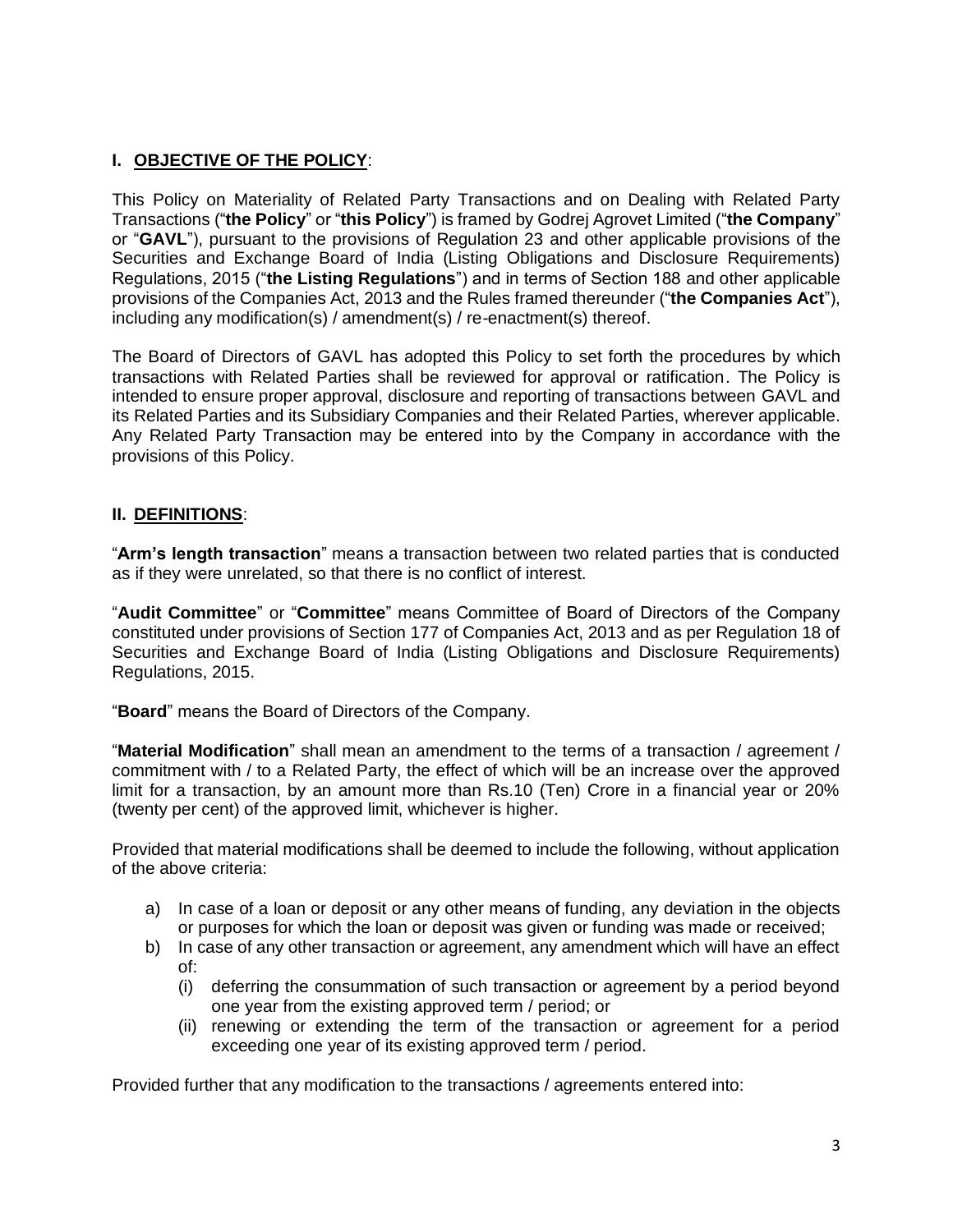- a) for sale, purchase or supply of any goods or materials or availing or rendering of any services in the ordinary course of business and on arm's length basis;
- b) between the Company and its wholly owned subsidiary;
- c) transactions entered into between two wholly-owned subsidiaries of the Company, whose accounts are consolidated with the Company and placed before the shareholders at the annual general meeting for approval,

shall be excluded from the applicability of above definition.

"**Material Related Party Transaction"** means any transaction to be entered into individually or taken together with previous transactions during a financial year exceed the threshold specified in the Section IV of this Policy, dealing with Determination of Materiality of Related Party Transaction.

"**Related Party**" means Party as defined in clause (zb) of sub-regulation (1) of Regulation 2 of the Listing Regulations.

"**Related Party Transaction**" means transaction as defined in clause (zc) of sub-regulation (1) of Regulation 2 of the Listing Regulations.

"**Relative**" means relative as defined under sub-section (77) of Section 2 of the Companies Act, 2013 and rules prescribed thereunder.

"**Transactions in the ordinary course of business**" mean transactions or contracts or arrangements or activities that are connected to or necessary for the business of the Company and satisfy the following principles:

- (i) permitted under the Memorandum and the Articles of Association of the Company;
- (ii) carried on a frequent or regular basis or are usual in nature or are as per the customs or industry practice; and
- (iii) the terms of which are similar to those which would be otherwise applicable totransactions with unrelated parties.

Transactions in the ordinary course of business shall cover the businesses of GAVL and its subsidiaries and would include activities to be carried out incidental to or to facilitate the business of GAVL and its subsidiaries.

Any other terms and expressions used but not defined herein, shall have the same meaning as defined in the Companies Act, the Listing Regulations, and / or the rules and regulations made thereunder.

#### **III. REVIEW AND APPROVAL BY THE AUDIT COMMITTEE**:

1. All Related Party Transactions and subsequent Material Modifications shall be subject to prior approval of the Audit Committee of the Company whether at a meeting or by a resolution by circulation or by any other manner as provided by the Companies Act or the rules and regulations made thereunder.

Provided that only those members of the Audit Committee, who are Independent Directors, shall approve Related Party Transactions with effect from January 1, 2022.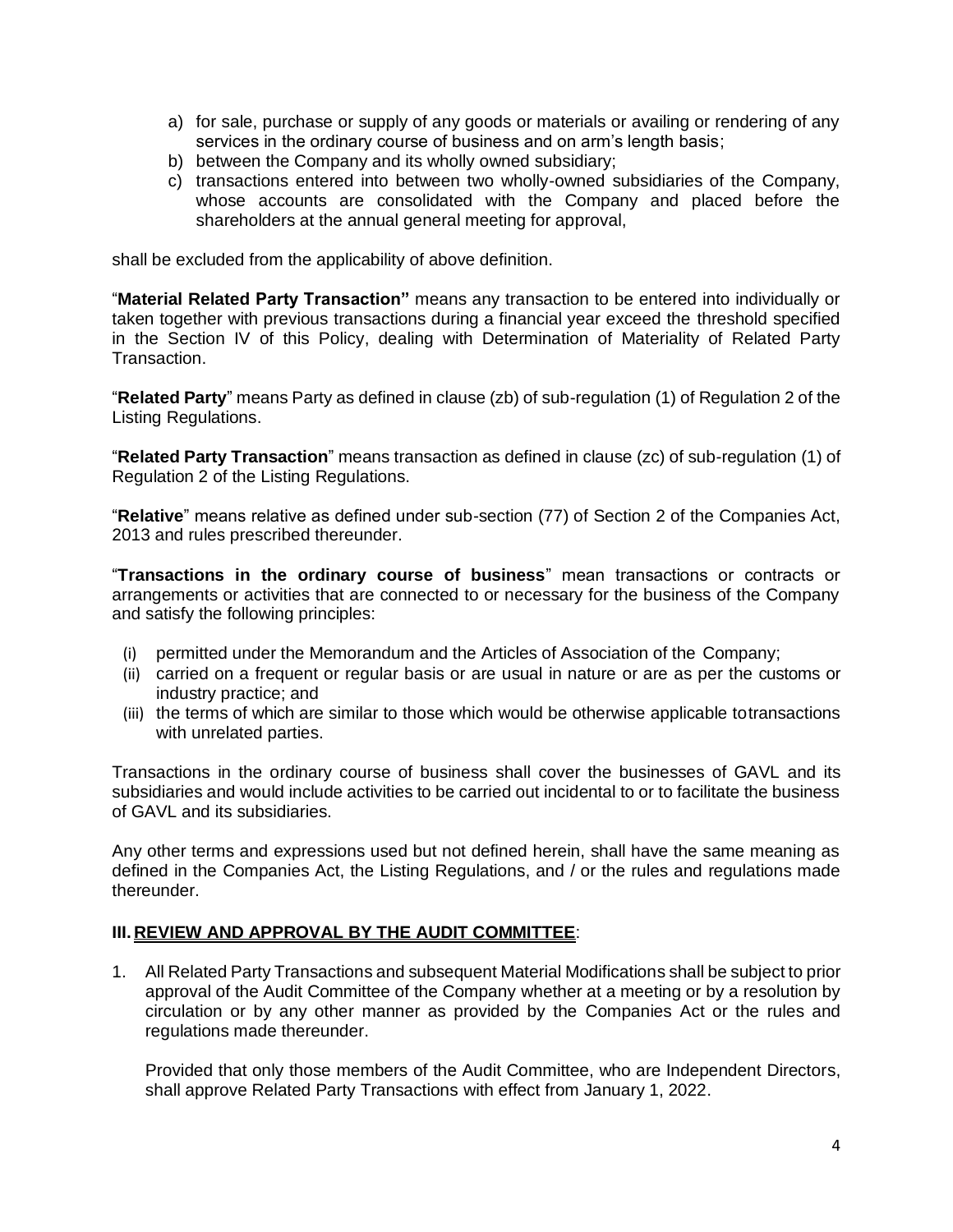- 2. The Audit Committee of the Board shall review and, if appropriate, approve Related Party Transactions. Accordingly, at the first meeting of the Audit Committee in every calendar year, management shall present to the Committee, the following information with respect to all Related Party Transactions expected to be entered into during the forthcoming financial year:
	- a) the name of the Related Party;
	- b) the Related Party's interest in the transactions, including the Related Party's position or ownership of or relationship with any entity that has an interest in the Related Party Transactions;
	- c) the estimated rupee value of the Related Party Transactions;
	- d) a general description of the transactions, including material terms and conditions;
	- e) in case of loans, the aggregate amount of loans and the rate of interest payable on such loans;
	- f) in case of guarantees issued, the aggregate amount of guarantees and commission to be payable on such quarantees;
	- g) an assessment of whether the transactions are on terms that are comparable to the terms available to unrelated third parties or to employees generally (in case of appointment to any office or place of profit in the company, its subsidiary company or associate company, as per Para IV to this Policy); and
	- h) any other material information regarding the transaction(s) or the Related Party's interest in the Related Party Transactions.
- 3. In determining whether to approve a Related Party Transaction, the Audit Committee will consider the following factors, among others, to the extent relevant to the Related Party Transaction:
	- a) Whether the terms of the Related Party Transaction are fair and on arm's length basis to the Company and would apply on the same basis if the transaction did not involve a Related Party;
	- b) Whether there are any compelling business reasons / rationale for the Company to enter into the Related Party Transaction and the nature of alternative transactions, if any;
	- c) Whether the Related Party Transaction would affect the independence of an Independent Director; Whether the proposed transaction includes any potential reputational risk issues that may arise as a result of or in connection with the proposed transaction;
	- d) Whether the Company was notified about the Related Party Transaction before its commencement and if not, why prior approval was not sought and whether subsequent ratification is allowed and would be detrimental to the interests of the Company; and
	- e) Whether the Related Party Transaction would present an improper conflict of interest for any Director or Key Managerial Personnel of the Company, taking into account the size of the transaction, the overall financial position of the Director, Key Managerial Personnel or other Related Party, the direct or indirect nature of the Director's, Key Managerial Personnel's or other Related Party's interest in the transaction and the ongoing nature of any proposed relationship and any other factors the Board/Committee deems relevant.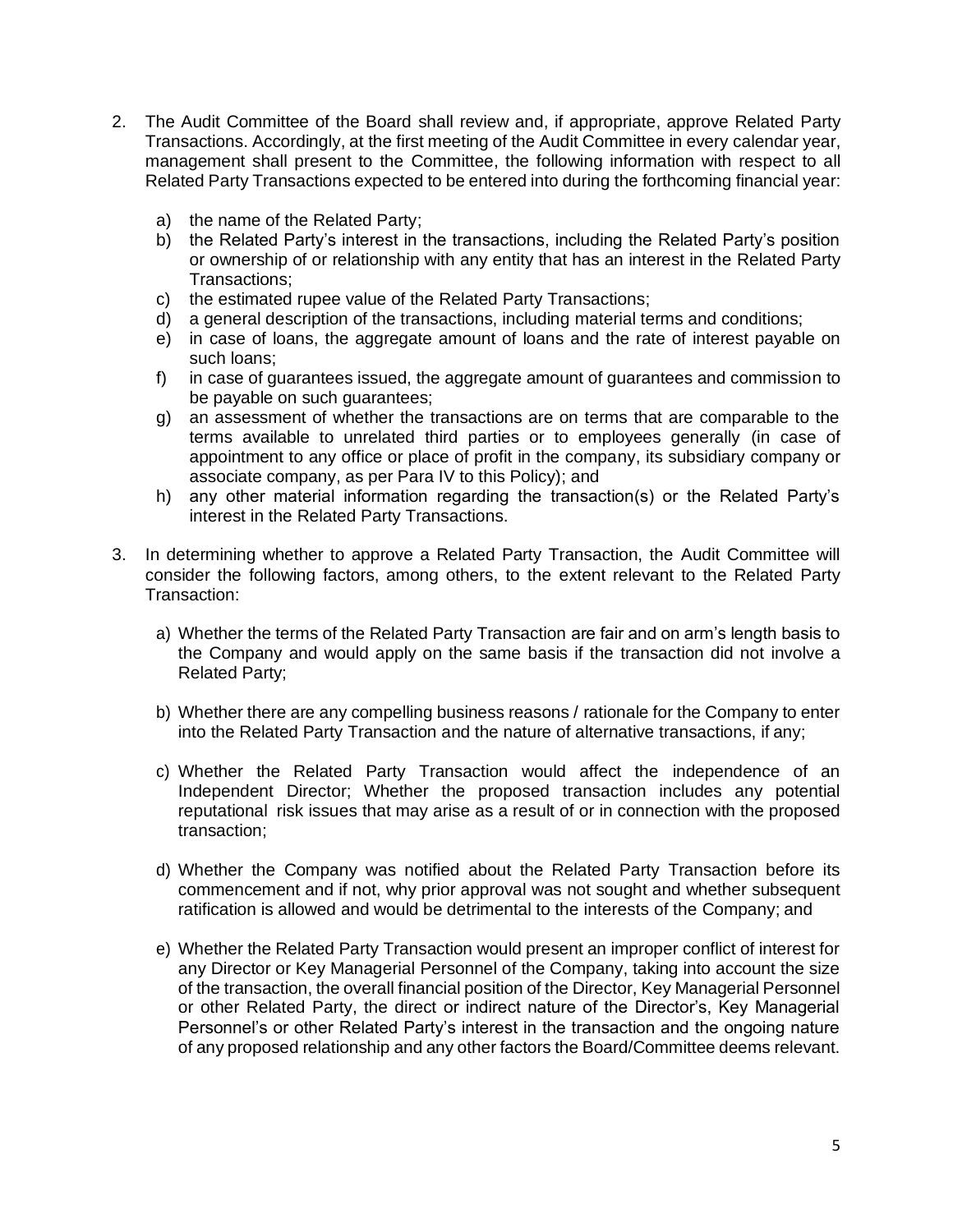- 4. After reviewing such information and being satisfied that there is a need for such approval, the members of the Audit Committee (without the participation of the Committee member(s) interested in the transaction, if any) shall approve or disapprove such transactions.
- 5. Omnibus approval for transactions shall be given only if it is determined by the Committee that such transactions are:
	- a. repetitive in nature and that such approval is in (or not inconsistent with) the best interests of the Company and its shareholders;
	- b. to be entered into by the Company on terms that are comparable to those that would be obtained in arm's length transactions with unrelated third parties; and
	- c. in the ordinary course of business.

The Audit Committee, while granting any such omnibus approvals, shall specify the following:

- (i) name of the Related Party;
- (ii) nature of transaction;
- (iii) period of transaction;
- (iv) maximum amount of transaction that can be entered into, and
- (v) indicative base price / current contracted price and the formula for variation in the price if any.

The Audit Committee shall review, on a quarterly basis, the details of Related Party Transactions entered into by the Company, pursuant to each of the omnibus approvals given.

Such omnibus approvals shall be valid for a period not exceeding 1 (one) financial year and shall require fresh approvals after the expiry of such financial year.

Omnibus approval shall not be made for the transactions in respect of selling or disposing off the undertaking of the Company

- 6. The Company shall provide the following information, for review of the Audit Committee for approval of a proposed Related Party Transaction, other than the transactions for omnibus approval:
	- a) Type, material terms and particulars of the proposed transaction;
	- b) Name of the Related Party and its relationship with the Company or its subsidiary, including nature of its concern or interest (financial or otherwise);
	- c) Tenure of the proposed transaction (particular tenure shall be specified);
	- d) Value of the proposed transaction;
	- e) The percentage of the Company's annual consolidated turnover, for the immediately preceding financial year, that is represented by the value of the proposed transaction (and for a Related Party Transaction involving a subsidiary, such percentage calculated on the basis of the subsidiary's annual turnover on a standalone basis shall be additionally provided);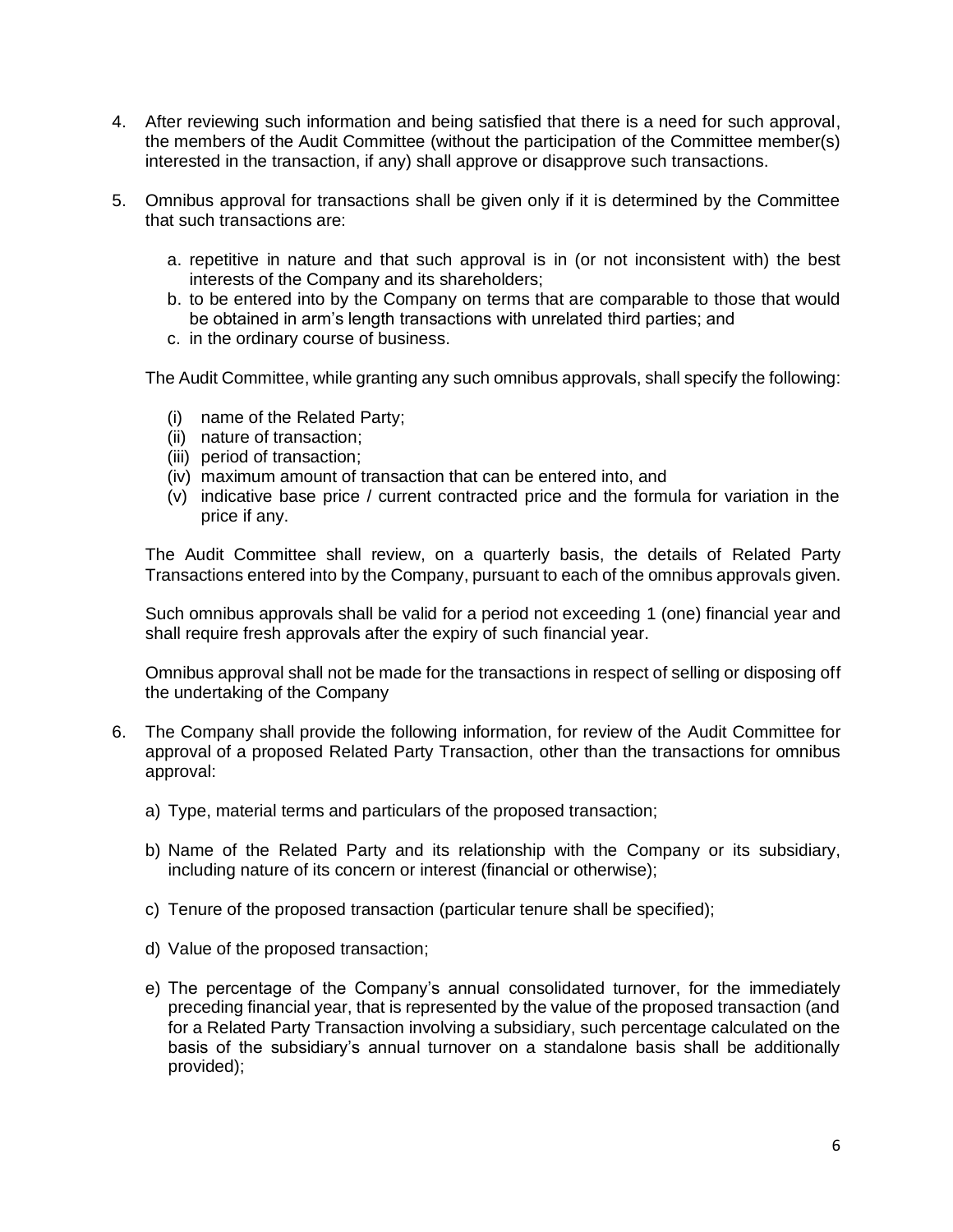- f) If the transaction relates to any loans, inter-corporate deposits, advances or investments made or given by the Company or its subsidiary:
	- i. details of the source of funds in connection with the proposed transaction;
	- ii. where any financial indebtedness is incurred to make or give loans, inter-corporate deposits, advances or investments:
		- nature of indebtedness:
		- cost of funds; and
		- tenure;
	- iii. applicable terms, including covenants, tenure, interest rate and repayment schedule, whether secured or unsecured; if secured, the nature of security; and
	- iv. the purpose for which the funds will be utilized by the ultimate beneficiary of such funds pursuant to the transaction.
- g) Justification as to why the transaction is in the interest of the Company;
- h) A copy of the valuation or other external party report, if any such report has been relied upon;
- i) Percentage of the counter-party's annual consolidated turnover that is represented by the value of the proposed transaction on a voluntary basis;
- j) Any other information that may be relevant.
- 7. No member of the Audit Committee shall participate in the review, consideration or approval of any Related Party Transaction with respect to which such member or any of his or her relatives is a Related Party.
- 8. If any material information with respect to such transactions shall change subsequent to the Committee's review of such transactions, management shall provide the Committee with updated information at a subsequent meeting and will get the changes approved afresh by the Committee.
- 9. If any additional Related Party Transactions are proposed to be entered into subsequent to the Committee's first meeting in the calendar year, the management shall present such transactions to the Committee for approval before entering into such transaction (which can be taken by calling a meeting or by resolution passed through circulation, if permitted).
- 10. All the Directors are required to declare and disclose their concerns or interests in any company(ies) or body(ies) corporate or firm(s) at the first Board meeting in every financial year and subsequently whenever there is any change therein.
- 11. Related Party Transaction to which the subsidiary of a Company is a party but the Company is not a party, shall require prior approval of the Audit Committee of the Company if the value of such transaction, whether entered into individually or taken together with previous transactions during a financial year: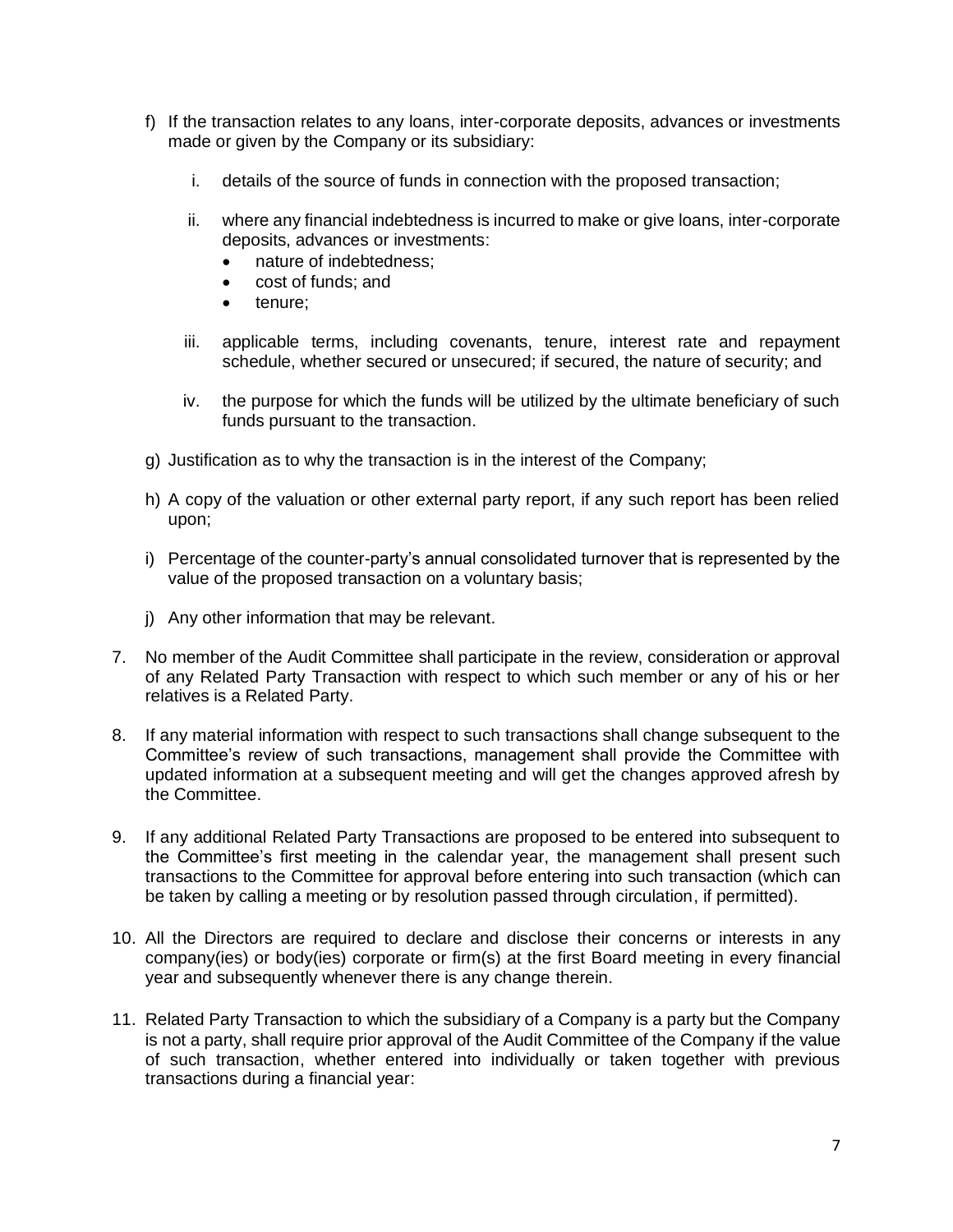- i. with effect from April 1, 2022, exceeds 10% (ten per cent) of the annual consolidated turnover, as per the last audited financial statements of the Company; OR
- ii. with effect from April 1, 2023, exceeds 10% (ten per cent) of the annual standalone turnover, as per the last audited financial statements of the subsidiary.

Provided that the transactions entered into between two wholly-owned subsidiaries of the Company, whose accounts are consolidated with the Company and placed before the shareholders at the annual general meeting for approval shall be excluded from the requirement under this Clause 11.

- 12. The Audit Committee shall review the status of long-term (more than one year) or recurring Related Party Transactions on an annual basis.
- 13. If the Audit Committee determines that a Related Party Transaction is
	- a) A Material Related Party Transaction; or
	- b) Not in the ordinary course of business; or
	- c) Not on arm's length basis

the Audit Committee shall place the matter before the Board for obtaining its approval, unless exempted.

#### **IV.DETERMINATION OF MATERIALITY OF RELATED PARTY TRANSACTIONS**:

Material Related Party Transactions shall be determined by applying the following criteria:

| <b>Category of Transactions</b>                                          | <b>Materiality Thresholds under</b><br>the Companies Act, 2013<br>(for transactions not in ordinary<br>course of business and not on an<br>arm's length basis) | <b>Materiality</b><br><b>Thresholds under</b><br>the Listing<br><b>Regulations</b>                           |  |
|--------------------------------------------------------------------------|----------------------------------------------------------------------------------------------------------------------------------------------------------------|--------------------------------------------------------------------------------------------------------------|--|
| Sale, purchase or supply of any<br>goods or materials                    | 10% or more of turnover                                                                                                                                        | Transaction,                                                                                                 |  |
| Selling or otherwise disposing<br>of, or buying, property of any<br>kind | 10% or more of net worth                                                                                                                                       | individually or taken<br>together with previous<br>transactions during a<br>financial<br>year,               |  |
| Leasing of property of any kind                                          | 10% or more of turnover                                                                                                                                        | exceeds 10% of the<br>annual consolidated                                                                    |  |
| Availing or rendering of any<br>services                                 | 10% or more of turnover                                                                                                                                        | of<br>the<br>turnover<br>Company as per the<br>last audited financial<br>the<br>statements<br>of<br>Company. |  |
| Related Party's appointment to<br>any office or place of profit in the   | At a monthly remuneration<br>exceeding Rs.2.5 Lakh                                                                                                             |                                                                                                              |  |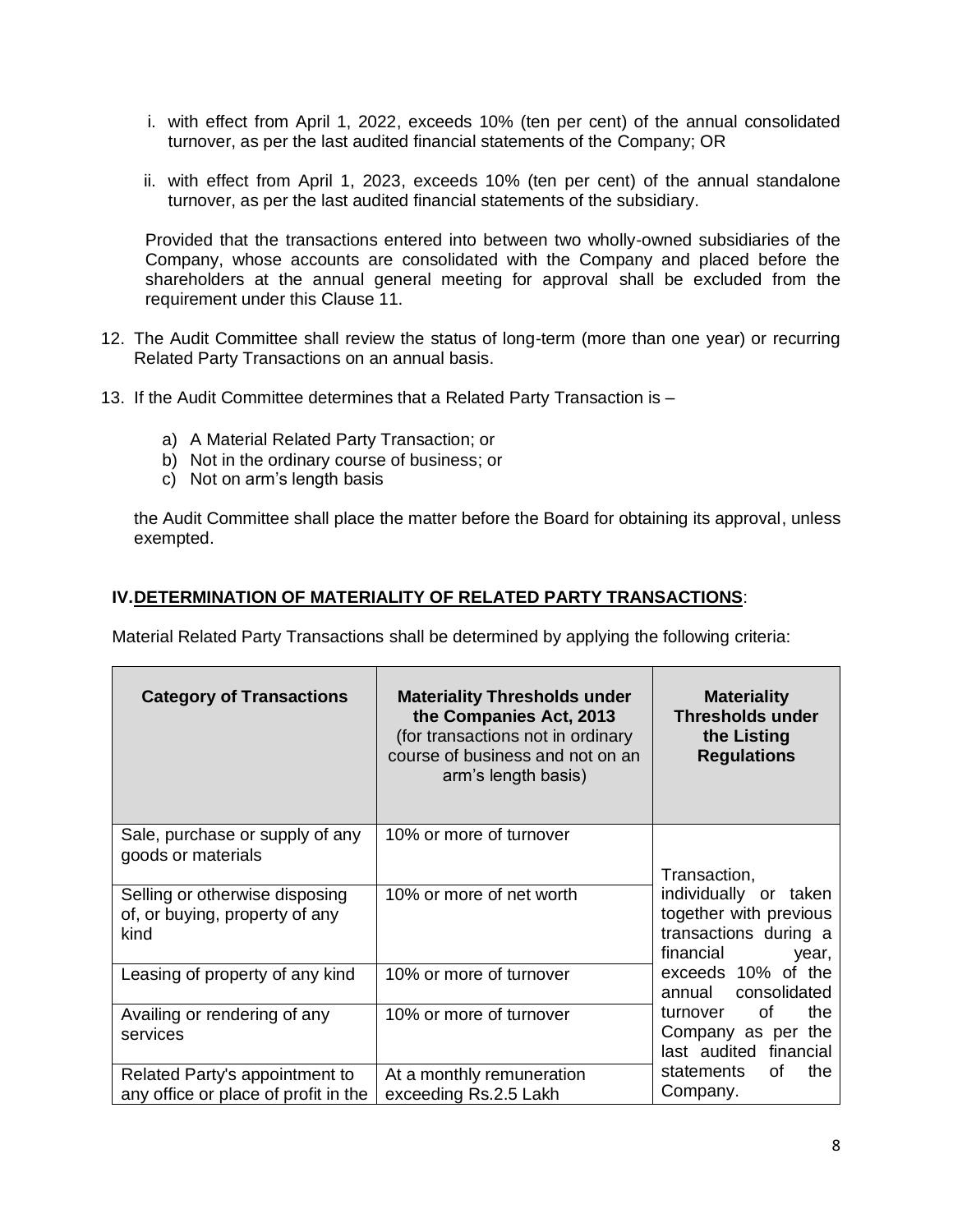| company, its subsidiary<br>company or associate company                                      |                                                                                                                                                                                                                                     | [Requirement notified<br>under SEBI<br>Listing                                   |  |
|----------------------------------------------------------------------------------------------|-------------------------------------------------------------------------------------------------------------------------------------------------------------------------------------------------------------------------------------|----------------------------------------------------------------------------------|--|
| Underwriting the subscription of<br>any securities or derivatives<br>thereof, of the company | 1% of net worth                                                                                                                                                                                                                     | (Third<br><b>Regulations</b><br>Amendment)<br>for<br>determining<br>materiality] |  |
| Any other transaction with a<br><b>Related Party</b>                                         | Transaction, individually or taken together with previous<br>transactions during a financial year, exceeds 10% of the<br>annual consolidated turnover of the Company as per the<br>last audited financial statements of the Company |                                                                                  |  |

#### Explanation:

- (1) The turnover or net worth referred in the above shall be computed on the basis of the audited financial statement of the preceding financial year.
- (2) The threshold limits under the Companies Act, 2013 mentioned above shall apply for transaction or transactions to be entered into either individually or taken together with the previous transactions during a financial year.

#### **V. APPROVAL OF THE BOARD OF DIRECTORS**:

The Audit Committee shall report all Material Related Party Transactions & subsequent Material Modifications to the Board.

Where approval of Board is required for any Related Party Transaction or if the Board in any case elects to reviews any such matter or it is mandatory under any law for the Board to approve the Related Party Transaction, then the considerations set forth above shall apply to the Board's review and approval of the matter, with such modification as may be necessary or appropriate under the circumstances.

Any member of the Board who has any interest in any Related Party Transaction will recuse himself and abstain from discussion and voting on the approval of the Related Party Transaction.

#### **VI.APPROVAL OF THE SHAREHOLDERS**:

Unless exempted, the Company shall seek prior approval of shareholders for "Material Related-Party Transactions and subsequent Material Modifications" in a general meeting in the year in which the Related Party Transaction is undertaken or by postal ballot process. The resolution shall be an ordinary resolution or such resolution as may be required by the Companies Act and the Listing Regulations and all the Related Parties (if any) will abstain from voting on such resolution irrespective of whether the concerned entity is a party to the particular transaction or not.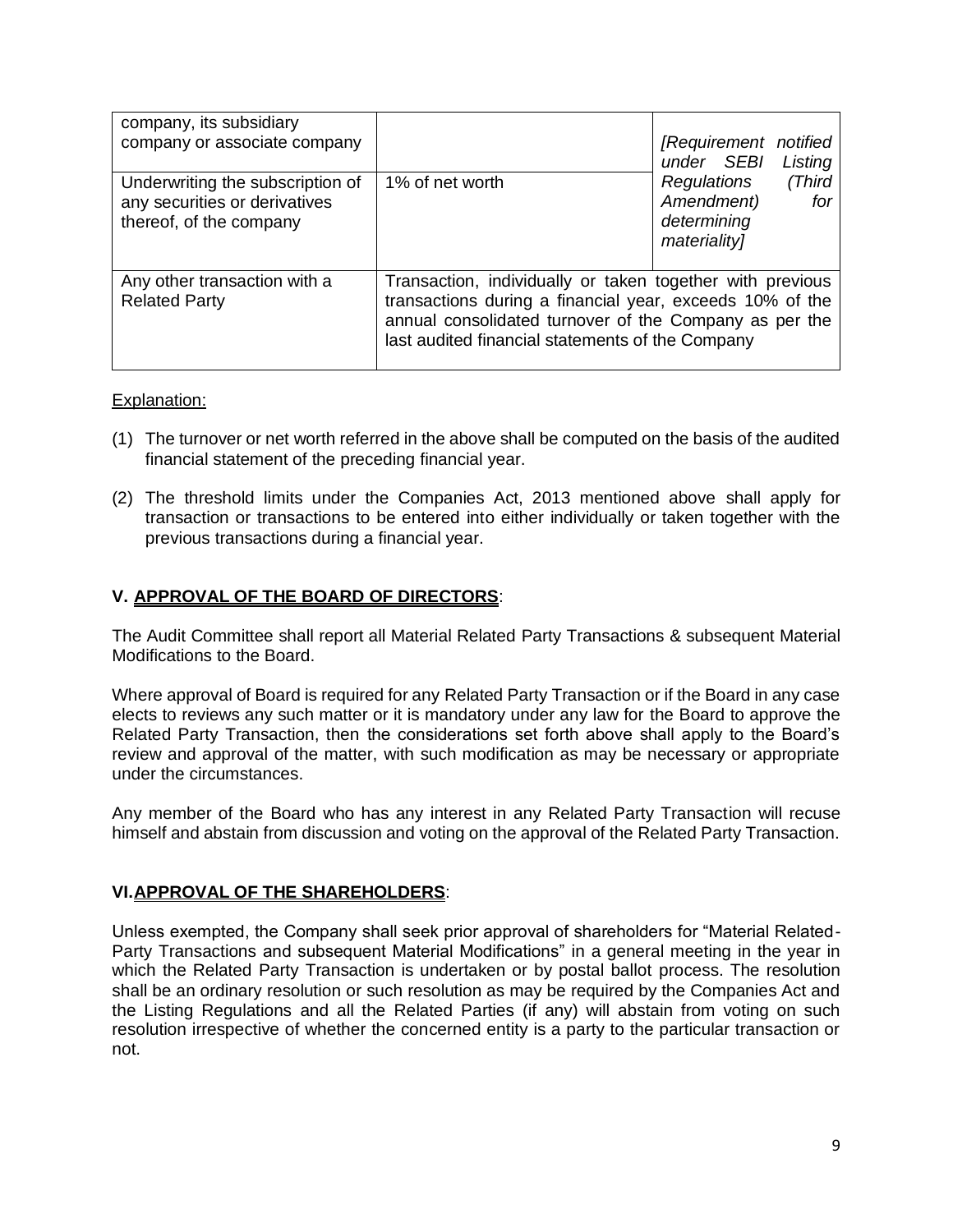The notice being sent to the shareholders seeking approval for any proposed Related Party Transaction shall, in addition to the requirements under the Companies Act and the Listing Regulations, include the following information as a part of the explanatory statement:

- 1. A summary of the information provided by the Company to the Audit Committee for approval of the proposed transaction;
- 2. Justification for why the proposed transaction is in the interest of the Company;
- 3. Where the transaction relates to any loans, inter-corporate deposits, advances or investments made or given by the Company or its subsidiary, the details as provided to the Audit Committee for approval of the transaction;
- 4. A statement that the valuation or other external report, if any, relied upon by the Company in relation to the proposed transaction shall be made available through the registered e-mail address of the shareholders;
- 5. Percentage of the counter-party's annual consolidated turnover that is represented by the value of the proposed transaction, on a voluntary basis;
- 6. Any other information that may be relevant.

#### **VII. DISCLOSURE BY THE COMPANY**:

This Policy shall be uploaded on the website of the Company and a web-link thereto shall be provided in the Annual Report of the Company.

Disclosure will be made in the Company's Annual Report and to the Stock Exchanges as required under the Companies Act and the Listing Regulations.

#### **VIII. DISCLOSURE OBLIGATIONS OF DIRECTORS & KEY MANAGERIAL PERSONNEL**:

Every Director shall, at the beginning of the Financial Year or whenever any change occurs, provide information by way of written notice to the Company, regarding his concern or interest in the entity with specific concern to parties which may be considered as a Related Party with respect to the Company and shall also provide the list of relatives which are regarded as a Related Party as per this policy. Directors are also required to provide the information regarding their engagement with other entity during the financial year which may be regarded as a Related Party according to this Policy.

Accordingly, the Company will determine whether a transaction does, in fact, constitute a Related Party Transaction requiring compliance with this Policy.

The Company strongly prefers to receive such notice of any potential Related Party Transaction well in advance so that the Audit Committee / Board has adequate time to obtain and review information about the proposed transaction.

#### **IX. APPROVAL FOR UNFORESEEN RELATED PARTY TRANSACTIONS**:

Pursuant to Regulation 23(3) of the Listing Regulations, where the need for related party transaction cannot be foreseen and the details required to be disclosed are not available, the Audit Committee may grant omnibus approval for such transactions, subject to their value not exceeding Rs.1 Crore (Rupees One Crore Only).